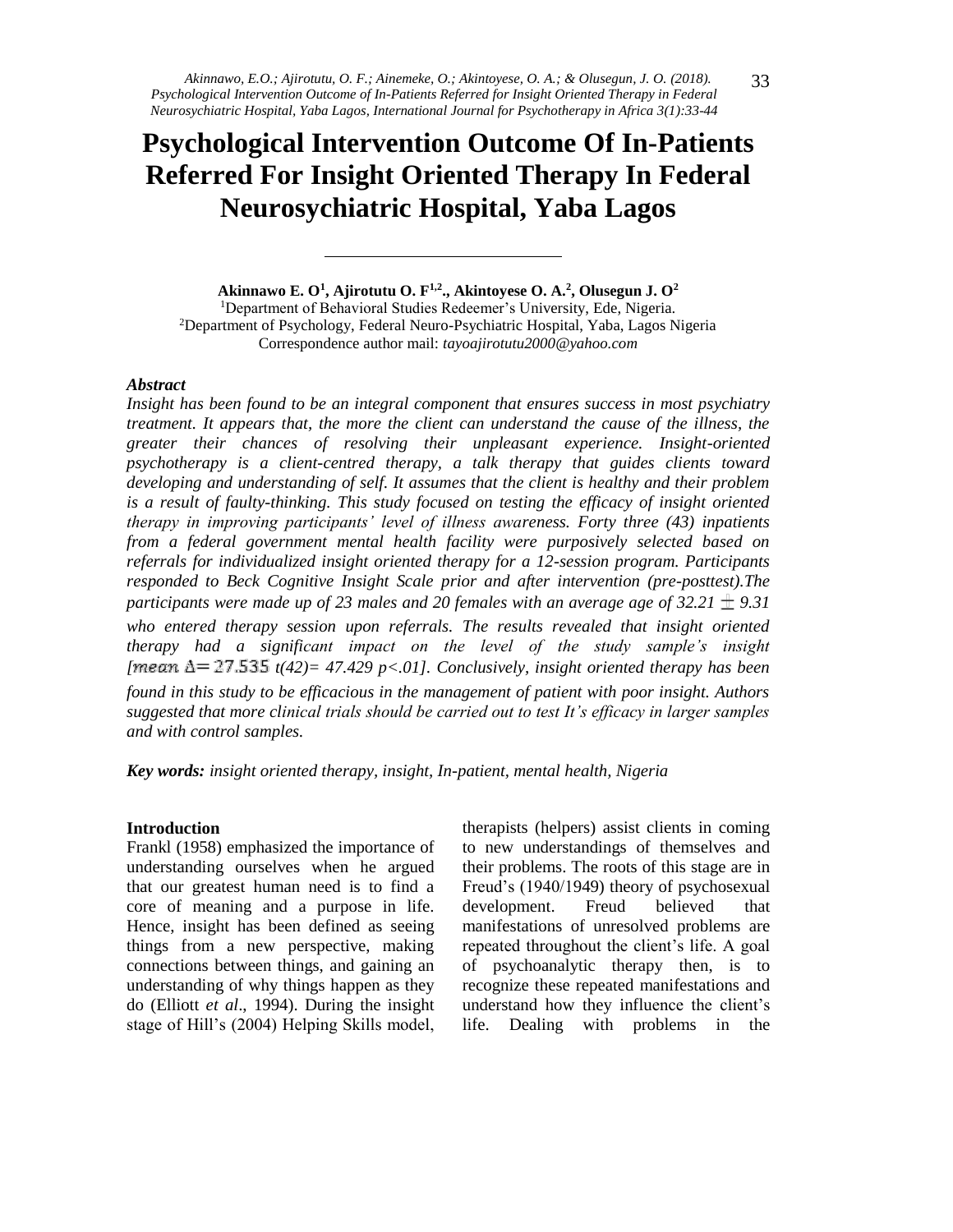therapeutic relationship is also important in psychoanalytic therapy, as it provides clients with the skills necessary to handle relationships outside of therapy more effectively.

Insight so far has been identified as a multidimensional concept (Eisen *et al* 1998; Kendler *et al*

1983; Kozak & Foa 1994), which includes components such as understanding that the belief has a psychological/ psychiatric reason, and readiness to consider that the belief may be wrong (Eisen *et al*  1998; Kendler *et al* 1983). Insight used to be defined as an understanding of the drive behind one's thoughts or behaviors, as recognition of one's emotional or psychological problems or may even suggest an immediate understanding of a problembased on various organizational strategies. Insight, however, is a somewhat vague defined, seems to be multi-dimensional and influenced by many internal and external factors (Neziroglu & Stevens 2002). The term "insight" in a psychiatric context was perhaps first defined in 1934 as "a correct attitude to a morbid change in oneself" (Lewis 1934). More recent conceptualizations of insight have been expanded to include the presumed effects of disease awareness on the patient's attitudes and behaviors in everyday life (such as medication adherence), as well as the ability to identify or "relabel" unusual mental events (Davis 1990). Insight is, however, assessed more complexly by asking patients whether they believe they are ill, what possibly caused illness and whether they think that the treatment is needed. Insight into the occurrence of symptoms is just one aspect of a broader concept of insight (Cherian *et al* 2012). "Insight" – also often referred to as a degree of "delusional"– usually means a person's belief that his/her disorder-relevant belief is right (Phillips *et al* 2012). The extent to which a patient

possesses insight into the unreasonable character of the obsessional beliefs and compulsions may contribute to both clinical appearance and treatment outcome (Kozak & Foa 1994; Catapano *et al* 2001; Vogel *et al* 2006).

Over the years, some authors have researched the neuroanatomical correlates of clinical insight, highlighting inverse relationships with volume of the right frontal cortex (Laroi *et al*., 2000; Flashman *et al*., 2001; Sapara *et al*., 2007), particularly the dorso-lateral prefrontal cortex (DLPFC), the anterior cingulate (Ha *et al*., 2004; Shad *et al*., 2004, 2006a) and the temporal areas (Ha *et al*., 2004; Cooke *et al*., 2008). Other studies reported no relationship (David *et al.*, 1995; Rossell *et al*., 2003; Bassitt *et al*., 2007). On the contrary, to date, the neuroanatomical correlates of cognitive insight have been scarcely studied. Only one study (Buchy *et al*., 2010) reported that the Beck Cognitive Insight Scale composite index was positively correlated with total left hippocampal volume, Self Certainty was inversely correlated with bilateral hippocampal volumes and no correlation was found with SR.

# **Some basic Assumptions/Components of Insight Oriented**

Insight-oriented psychotherapy relies on conversation between the therapist and the client. It helps people through understanding and expressing feelings, motivations, beliefs, fears and desires. Insight-oriented psychotherapy is a client-centred therapy, a type of talk therapy that guides clients toward developing an improved understanding of self. It assumed that the client is healthy and their problem is a result of faulty-thinking. During each session, the individual receiving counselling will recall situations from his or her life. The therapist highlights observed patterns of behaviour or feelings, then encourages the client to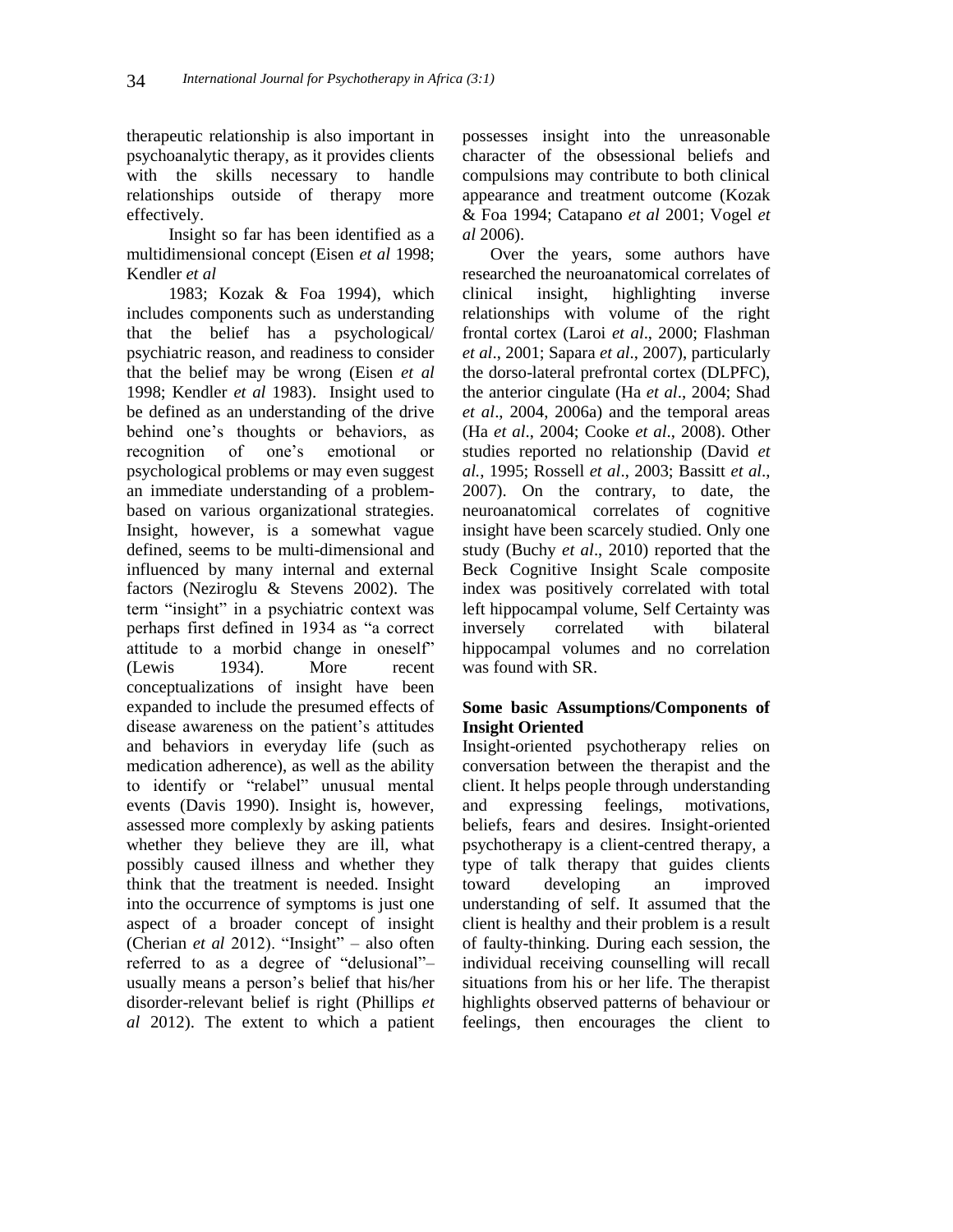examine them more closely. The philosophy behind this method is that examination and analysis of issues that have negatively affected the client's life will help the individual to understand and change destructive patterns.

During these sessions, deep and intimate conversations occur between the therapist and client. It is necessary for the individual seeking therapy to share life events with complete honesty in order for the facilitator to adequately note patterns and to assist in creating awareness. This approach centers around the belief that it is a person's feelings about early life experiences that influence current behaviors. Through guiding questions and verbal prompts, the therapist helps the client to come to "a-ha" or "light bulb" moments in which insight to problems is gained. These breakthroughs allow the client to feel empowered and to look at a situation more realistically, leading to improved understanding and self-awareness. They are then able to move forward and change behaviors due to this understanding.

Insight-oriented psychotherapy is also used often and in conjunction with medication for treating depression. However, it is less suited for the afflicted individual who is especially emotional/sensitive, has little selfawareness, and is dealing with a major life problem.

In order to assist the client in coming to new understandings of themselves and their problems, the counselor implements a number of particular skills. One intervention a counselor may use in insight-oriented therapy is *challenge*. A challenge points out discrepancies or irrational beliefs of which the client is unaware, unwilling, or unable to change. An example of a challenge is "you're feeling happy that you're divorce is finally complete, but I wonder if you are

also feeling sad at the loss of your marriage."

Another intervention used in this type of therapy is *interpretation*, which is a statement that goes beyond what the client has recognized and gives new meaning or explanations for thoughts, feelings, and behaviors. An example of an interpretation is "I wonder if you are angry with me because I remind you of your mother who was very critical of you." In insight-oriented therapy, counselors may also use *selfdisclosure for insight* which is when the counselor presents a personal experience in which he or she gained some insight. An example of a self-disclosure for insight is "in the past I used to avoid getting close to people I was dating, and I realized that it was because I was afraid of being rejected."

Another intervention used in insightoriented therapy is *immediacy*, which is when the counselor discloses immediate feelings about the client or their relationship in the session. An example of immediacy is "I feel like you are pushing me away right now." Exploration skills such as attending and listening, restatement, reflection of feelings, open questions, and silence are also used in insight-oriented therapy and set the stage for more insight-oriented interventions

A recent and especially methodologically rigorous meta-analysis of psychodynamic therapy, published by the Cochrane Library, included 23 randomized controlled trials of 1,431 patients (Abbass, Hancock, Henderson, & Kisely, 2006). The studies compared patients with a range of common mental disorders who received short-term (40 hours) psychodynamic therapy with controls (wait list, minimal treatment, or "treatment as usual") and yielded an overall effect size of 0.97 for general symptom improvement. The effect size increased to 1.51 when the patients were assessed at long-term follow-up (-9 months post treatment). In addition to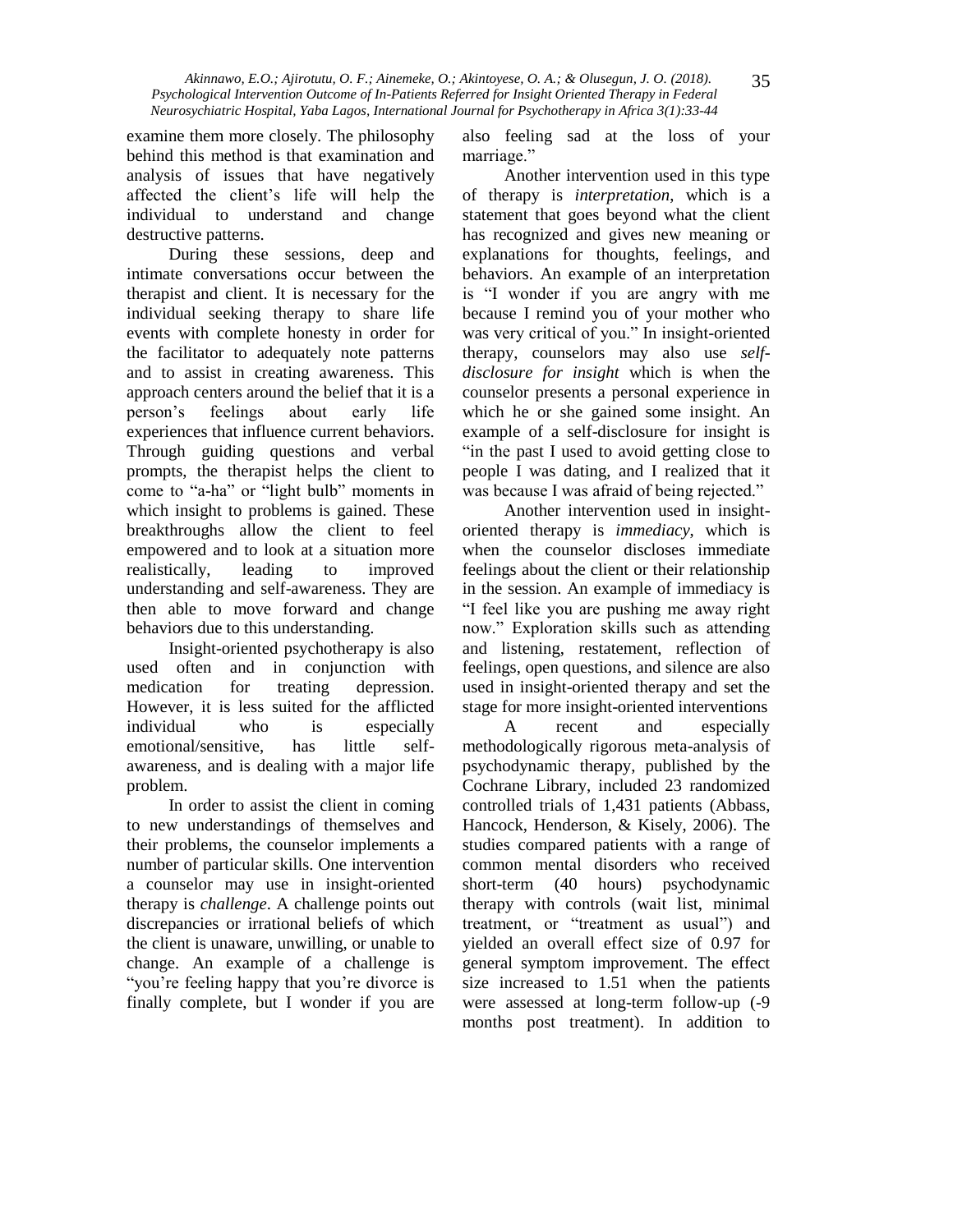change in general symptoms, the metaanalysis reported an effect size of 0.81 for change in somatic symptoms, which increased to 2.21 at long-term follow-up; an effect size of 1.08 for change in anxiety ratings, which increased to 1.35 at followup; and an effect size of 0.59 for change in depressive symptoms, which increased to 0.98 at follow-up. The consistent trend toward larger effect sizes at follow-up suggests that psychodynamic therapy sets in motion psychological processes that lead to on- going change, even after therapy has ended.

A newly released meta-analysis by Abbass, Kisely, & Kroenke, 2009 examined the efficacy of short-term psychodynamic therapy for somatic disorders, the study reported effect sizes of 0.69 for improvement in general psychiatric symptoms and 0.59 for improvement in somatic symptoms.

Among studies that reported data on health care utilization, 77.8% reported reductions in health care utilization that were due to psychodynamic therapy—a finding with potentially enormous implications for health care reform.

A meta-analysis reported in the American Journal of Psychiatry examined the efficacy of both psychodynamic psychotherapy (14 studies) and CBT (11 studies) for personality disorders (Leichsenring & Leibing, 2003). The metaanalysis reported pre-treatment to post treatment effect sizes using the longest term follow-up available. For psychodynamic therapy (mean length of treatment was 37 weeks), the mean follow-up period was 1.5 years and the pre-treatment to post treatment effect size was 1.46. For CBT (mean length of treatment was 16 weeks), the mean follow-up period was 13 weeks and the effect size was 1.0. The authors concluded that both treatments demonstrated effectiveness. A more recent review of

short-term (average of 30.7 sessions) psychodynamic therapy for personality disorders included data from seven randomized controlled trials (Messer & Abbass, in press). The study assessed outcome at the longest follow-up period available (an average of 18.9 months post treatment) and reported effect sizes of 0.91 for general symptom improvement (N 7 studies) and 0.97 for improvement in interpersonal functioning (N 4 studies).

Two recent studies examined the efficacy of long-term psychodynamic treatment. A meta-analysis reported in the Journal of the American Medical Association (Leichsenring & Rabung, 2008) compared long term psychodynamic therapy (1 year or 50 sessions) with shorter term therapies for the treatment of complex mental disorders (defined as multiple or chronic mental disorders, or personality disorders) and yielded an effect size of 1.8 for overall outcome. The pre-treatment to post treatment effect size was 1.03 for overall outcome, which increased to 1.25 at long-term follow-up (p .01), an average of 23 months post treatment. Effect sizes increased from treatment completion to follow-up for all five outcome domains assessed in the study (overall effectiveness, target problems, psychiatric symptoms, personality functioning, and social functioning). A second meta-analysis, reported in the Harvard Review of Psychiatry (de Maat, de Jonghe, Schoevers, & Dekker, 2009), examined the effectiveness of long-term psychodynamic therapy (average of 150 sessions) for adult outpatients with a range of diagnoses. For patients with mixed/moderate pathology, the pre-treatment to post treatment effect was 0.78 for general symptom improvement, which increased to 0.94 at long-term followup, an average of 3.2 years post treatment. For patients with severe personality pathology, the pre-treatment to post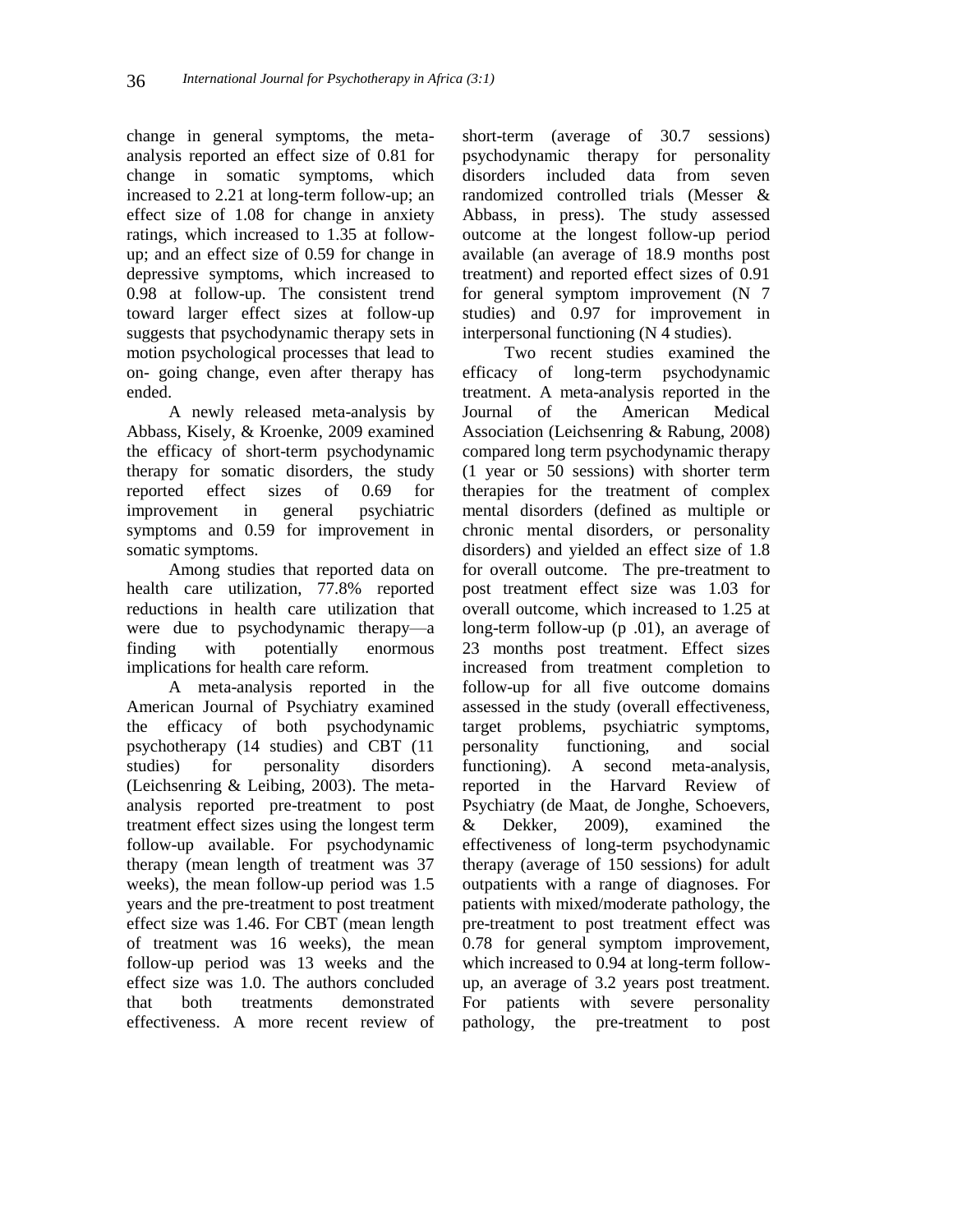treatment effect was 0.94, which increased to 1.02 at long-term follow-up, an average of 5.2 years post treatment

In the light of these considerations, the clinical relevance of cognitive insight is quite promising, because it is a reliable way of establishing a genuine prognosis of patients at risk of poor compliance with treatment as well as an important factor at developing more efficient therapeutic strategies. This provoked the need to research into the efficacy of insight-oriented therapy, particularly how applicable it is in our society.

## **Objectives of the study**

- 1. To identify the possible correlates of insight level among psychiatric inpatient
- 2. To establish the efficacy of Insight oriented therapy in the treatment of insight related problems among psychiatric in-patient

## **Scope of the study**

This study only covered the hospital inpatient only. Although patients were selected across different wards within the hospital, however, patient outside the hospital and those within the hospital that have no issue with poor insight were excluded from the study.

## **Operational Definition of term**

**Age:** the length of time during which a being has existed; usually measured by years from birth.

**Gender:** this is related to the biological differences that could be attributed to nature between a male and female**.**

**Marital Status:** it is a state of being married, single, separated or widowed.

**Employment Status:** this relates to the occupational relevance of an individual. It involves whether an individual is involved in a productive vocation or not.

**Insight:** is defined as the awareness by a mentally ill person that their mental experiences are not based in external reality. For the purpose of this study, the level of insight will be measured by scores on the Beck Cognitive Insight Scale. The index (composite) score will be calculated and participants that scored well above the mean were adjudged to be of good insight while participants that scored lower than the mean were placed in the poor insight category.

**Insight Oriented therapy:** this is form of psychological intervention treatment procedures focused on resolving issues with insight by guiding client to understand self. It helps people through understanding and expressing feelings, motivations, beliefs, fears and desires.

**Therapy:** it is used interchangeably with the word Psychotherapy and simply means treatment of the mind with talk. The form adopted for this study is a client centred individualised therapy.

## **Hypothesis**

- 1. There will be a significant relationship among the study variables
- 2. Insight Oriented therapy will significantly improve the level of insight among participants.

#### **Ethics**

Ethical approval was gotten by the Federal Neuro-psychiatric Hospital, Yaba Ethical Committee before the onset of the study. Participants gave informed consent before inclusion in the study, as they voluntarily came into session upon referral. No financial inducement was given to any of the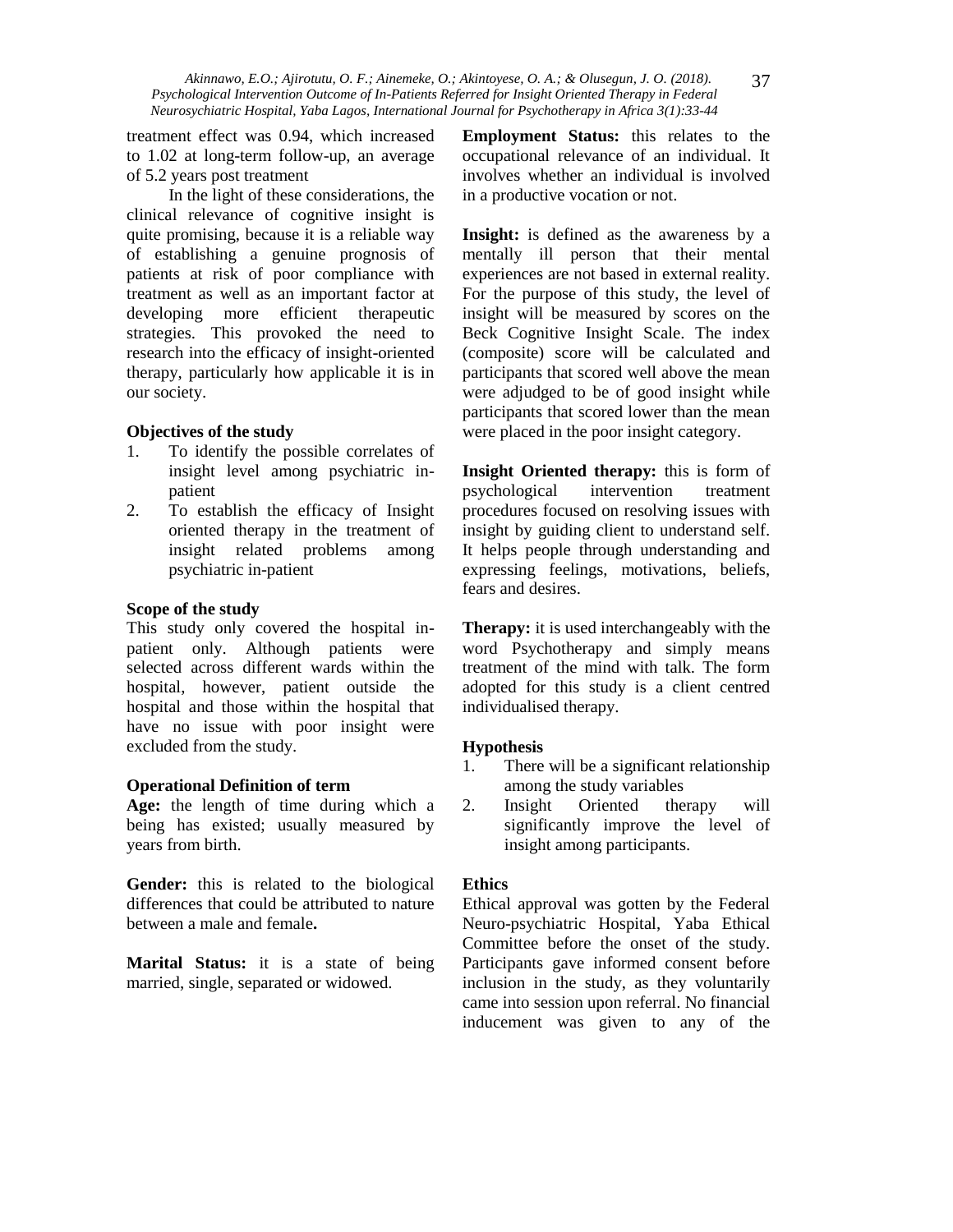respondents. The research team made up of trained psychologists were involved in both the testing and the intervention procedures.

#### **Design**

An experimental design (ex-post factor) was adopted for this study.

#### **Sampling**

A total of 43 in-patients were purposively selected for this study from Federal-Neuropsychiatric Hospital Yaba, Lagos. The base of their selection was the presence of poor insight into their mental health condition as well as referral for the insight oriented therapy. The poor insight was noted from consultant psychiatrist's clinical judgment and was later confirmed by the research team by low scores on the Beck cognitive Insight Scale.

#### **Participants**

The population for this study was selected from psychiatric in-patient from the Federal Neuro-psychiatric Hospital, Yaba. These inpatient were seen in psychotherapy upon referral, hence they all have different time of termination. The participants all went through the insight oriented therapy session for 12 weeks duration. A measure of insight level was administered to participants before and after the intervention-insight oriented therapy-. These participants were distributed across age, gender, and religious affiliation among other personal variables, in order to have a representative sample population. This helped to ascertain if the changes observed was really due to the intervention but not other factors.

### **Instruments**

A battery of test was administered in form of questionnaire to collect data for the study. Each questionnaire was segmented into two sections; that is section A and B.

**Section A** contained the participants sociodemographic information as well as some clinical variables which included serial number, age, sex, level of education, marital status, employment status, diagnosis, Number of admission, history of previous contact with any psychological service, and duration of illness

**Section B** contained the items adopted from Beck Cognitive Insight Scale developed by Beck, Baruch, Balter, Steer, and Warman (2004) to measure the level of insight of patient. Respondents are asked to rate how much they agree with each statement by using a 4-point scale that ranges from 0 (do not agree at all) to 3 (agree completely). No time frame for the ratings is provided. This self-report instrument was constructed to contain two sets of items. The first set included items relevant to objectivity, reflectiveness, and openness to feedback. The questions were written to capture patients' recognition that they could be wrong even when they felt strongly that they were right (item #8), that other people could be more objective (#3) than they were, and that they were willing to consider other people pointing out that their beliefs were wrong (#12). An item was included to evaluate the patients' acceptance of the notion of alternative explanations (#14). There were also items about patients being receptive to feedback (items #12), being able to make more adaptive attributions (#5, #15), and being able to admit to inadequate cognitive strategies (#4). ''Perspective'' was based on the recognition that patients had misconstrued peoples' attitudes towards themselves (#1), that they had jumped to conclusions too fast (#4), that certain experiences that had seemed real were due to their imagination (#5), that some of the ideas he or she believed to be true were false, and that some of their unusual experiences were due to their being upset or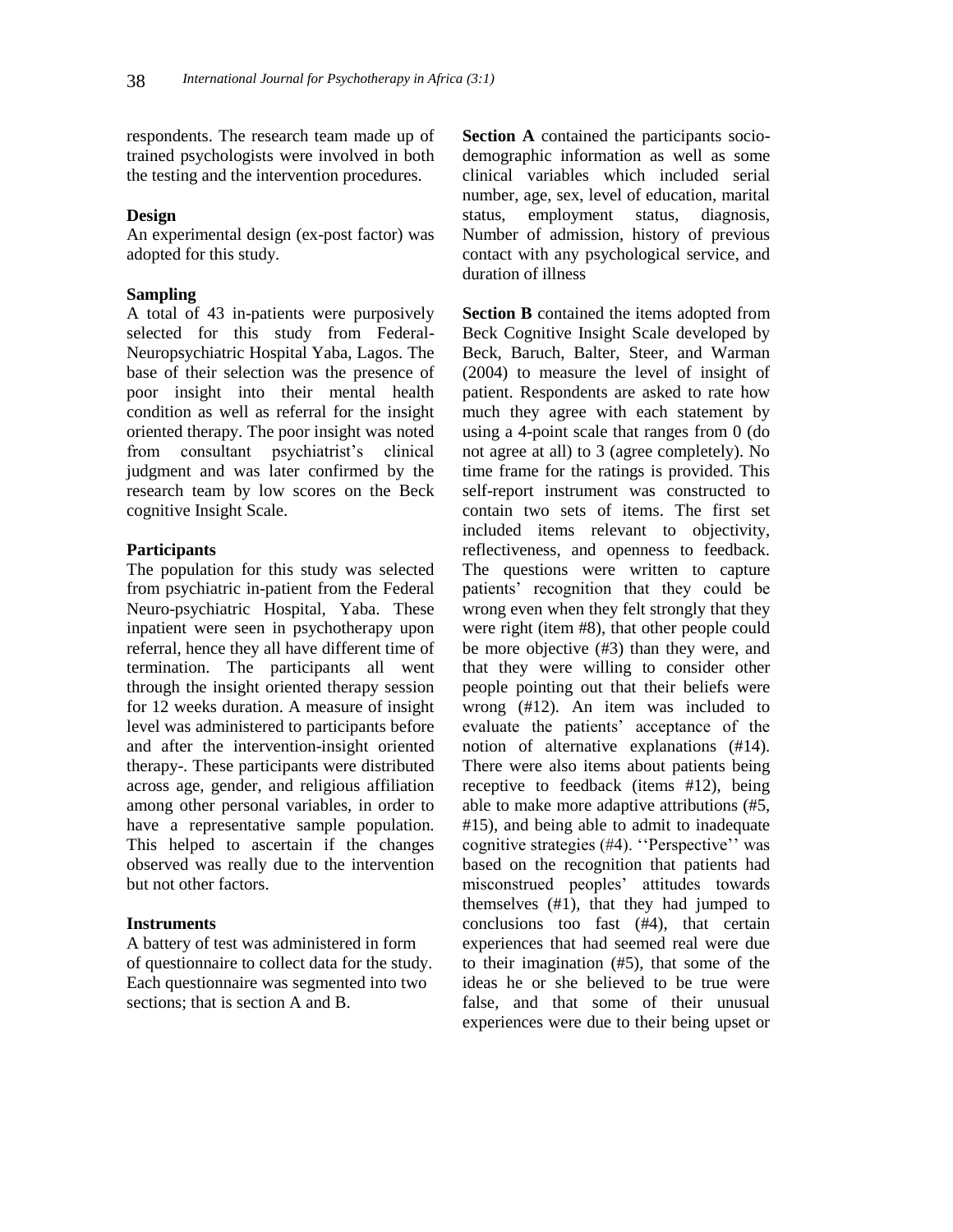stressed (#15). The second set of items in the BCIS was written to address decisionmaking regarding mental products: jumping to conclusions, certainty about being right, and resistance to correction. These six items addressed a patient's certainty about his or her beliefs and conclusions, such as doing something if it feels right (#7), dogmatic rightness (#2, #13), and resistance to feedback from others (#9, #10, #11).

A composite index of the Beck cognitive insight scale reflecting cognitive insight was calculated by subtracting the score for the self-certainty scale from that of the self-reflectiveness scale (as provided by the authors' manual). The authors reported mean BCIS self-reflectiveness and selfcertainty scores for the total sample were, respectively,  $14.01$  (S.D. = 4.84) and 6.99  $(S.D. = 3.50)$ . The correlation between the self-reflectiveness and self-certainty scores was 0.16 and not significant. The mean composite index score was 7.02 (S.D. = 5.51). Beck et al (2004) also reported internal consistency of .68 and .60 (for selreflectiveness and self-certainty respectively) for a sample of 150. The authors also reported a significant convergent validity with Scale to Assess Unawareness of Mental Disorder (SUMD-A; Amador et al, 1994).

#### **Data analysis**

The data was analyzed using SPSS package (21), statistical tools such as simple percentage, mean, t-test for independent samples, Pearson Product moment correlation analysis, and regression analysis were adopted for the purpose of this study.

#### **Results**

**Table 1: Descriptive Statistic Showing the Demographic Distribution of the participants for the study**

| <b>Variables</b>                                                 | Options                                       | <b>Frequencies</b> | Percentage |  |  |
|------------------------------------------------------------------|-----------------------------------------------|--------------------|------------|--|--|
| Gender                                                           | Male                                          | 23                 | 53.5       |  |  |
|                                                                  | Female                                        | 20                 | 46.5       |  |  |
|                                                                  | Total                                         | 43                 | 100.0      |  |  |
| Marital                                                          | Single                                        | 21                 | 48.8       |  |  |
| <b>Status</b>                                                    | Married                                       | 22                 | 51.2       |  |  |
|                                                                  | Total                                         | $\overline{43}$    | 100.0      |  |  |
| <b>Highest</b>                                                   | Primary                                       | 5                  | 11.6       |  |  |
| <b>Educational</b><br><b>Oualification</b>                       | Secondary                                     | $\overline{22}$    | 51.2       |  |  |
|                                                                  | Tertiary                                      | 13                 | 30.2       |  |  |
|                                                                  | Post-Tertiary                                 | 3                  | 7.0        |  |  |
|                                                                  | Total                                         | 43                 | 100.0      |  |  |
| Occupational                                                     | Employed                                      | 22                 | 51.2       |  |  |
| <b>Status</b>                                                    | Unemployed                                    | $\overline{17}$    | 39.5       |  |  |
|                                                                  | Self-                                         | $\overline{4}$     | 9.3        |  |  |
|                                                                  | employed<br>Total                             | 43                 | 100.0      |  |  |
| Psychiatric                                                      | Schizophrenia                                 | 12                 | 27.9       |  |  |
| <b>Diagnosis</b>                                                 | Major                                         | 18                 | 41.9       |  |  |
|                                                                  | Depression<br>Bipolar<br>Affective            | 8                  | 18.6       |  |  |
|                                                                  | disorder<br><b>MBD</b><br>secondary to<br>MSA | 5                  | 11.6       |  |  |
|                                                                  | Total                                         | 43                 | 100.0      |  |  |
| <b>Have you</b>                                                  | Yes                                           | 19                 | 44.2       |  |  |
| ever been                                                        | No                                            | 24                 | 55.8       |  |  |
| into any<br>psychological<br>intervention<br>before (e.g<br>CBT) | Total                                         | 43                 | 100.0      |  |  |
| <b>Duration of</b><br>illness in                                 | below one                                     | 21                 | 48.8       |  |  |
| years                                                            | year<br>one-five years                        | 17                 | 39.5       |  |  |
|                                                                  | above five                                    | 5                  | 11.6       |  |  |
|                                                                  | years                                         |                    |            |  |  |
|                                                                  | Total                                         | 43                 | 100.0      |  |  |
| No of                                                            | Once                                          | 18                 | 41.9       |  |  |
| <b>Admission</b>                                                 | Twice                                         | 20                 | 46.5       |  |  |
|                                                                  | Thrice                                        | $\mathbf{1}$       | 2.3        |  |  |
|                                                                  | Four times                                    | $\overline{4}$     | 9.3        |  |  |
|                                                                  | Total                                         | 43                 | 100.0      |  |  |

39

*Age: ranges from 19-55, Mean=32.21 SD=9.31*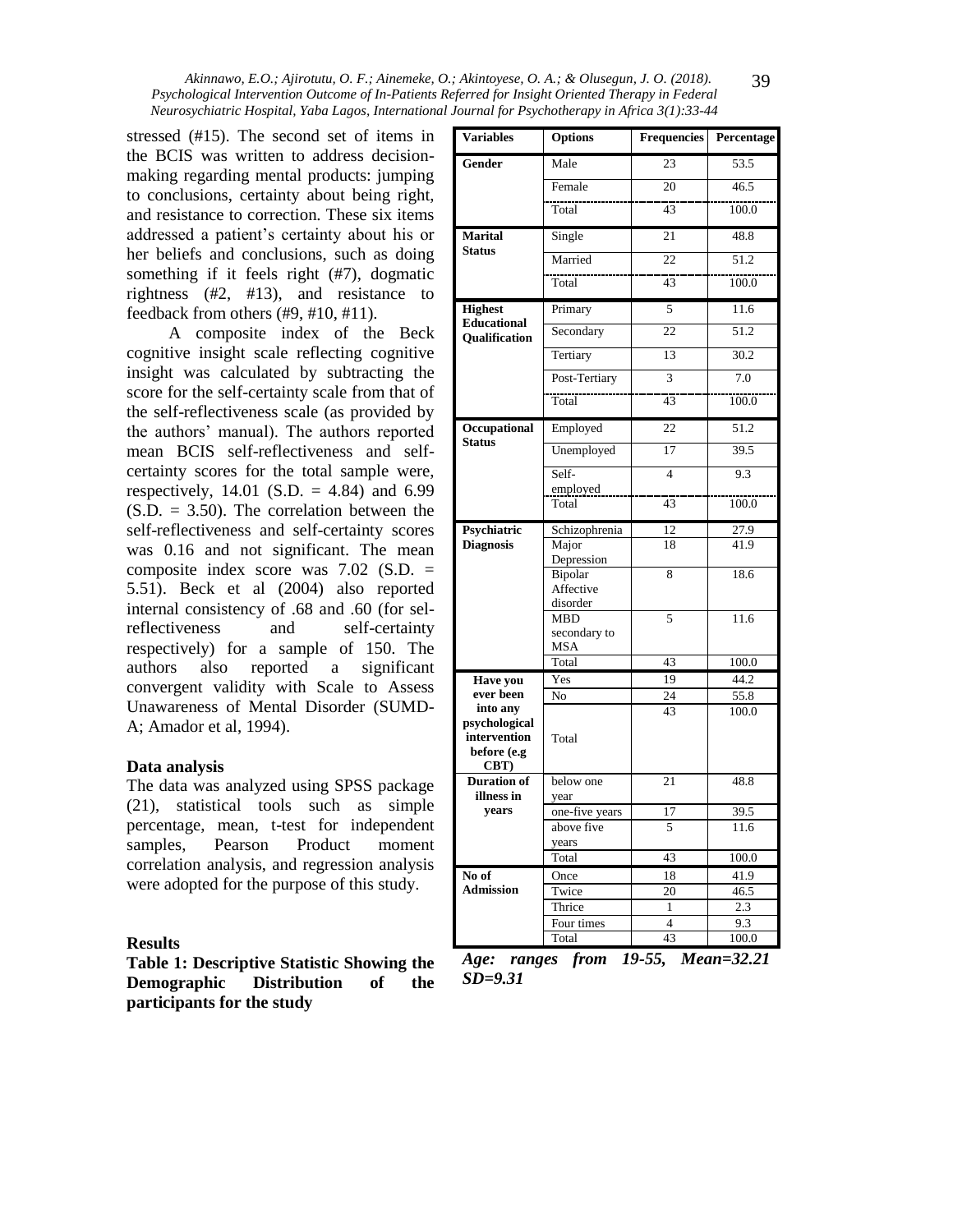The result in Table 1 above shows that from the list of valid sampled participants, 23(53.5%) were males, while 20(46.5%) were females. The age range of 19-25years was observed among participants with a mean age of 32.21 (SD9.31) years old. The distribution in marital status indicated that 21(48.8%) of the sampled respondents were single, while 22(51.2) were married. From the data on highest education qualification, it was noted that 5(11.6%) were primary school certificate, 22(51.2%) had secondary school certificate. 13(30.2%) had either a tertiary institution certificate, while 3(7%) were postgraduate certificate holder. On the distribution into occupational status, it was revealed that 39.5% of the participants were unemployed while 51.2% were employed to one firm, organization, or institution or the other, only 9.3% were self-employed. The occupational status was later grouped into employed and unemployed and a total of 39.5% and 60.5% were employed and unemployed respectively. Majority of the participants were patient diagnosed of Major Depression (41.9%) and Schizophrenia (27.9%) while Mental and Behavioural Disorder secondary to Multiple substance abuse and Bipolar affective disorder had 11.6% and 18.6% respectively. 24(55.8) reported to have had previously participated in or psychological intervention or the other. Information on the duration of illness of participants indicated that, 21(48.8%) were below one year, 17(39.5%) were between one and five years, while only 5(11.6%) of the participants have been ill for over five years. Majority of the participants were having their second admission  $(46.5\%)$ , 18(41.9%) of the respondents had their current admission as their first, 2.3% and 9.3% of the respondents have had three and four admissions respectively.

| <b>Table 2: Showing the mean score of</b><br>participants on BCIS before and after the<br>intervention --insight oriented therapy- |                     |               |  |  |  |  |
|------------------------------------------------------------------------------------------------------------------------------------|---------------------|---------------|--|--|--|--|
| <b>Variables</b>                                                                                                                   |                     | Mean(SD)      |  |  |  |  |
| <b>Pre-test</b>                                                                                                                    | Self-reflectiveness | 5.88(2.62)    |  |  |  |  |
|                                                                                                                                    | Self-certainty      | 14.42(2.45)   |  |  |  |  |
|                                                                                                                                    | Composite BCIS      | $-8.55(3.74)$ |  |  |  |  |

Table 2: showing the mean seeme

| N=43; BCIS: Beck Cognitive Insight Scale |             |
|------------------------------------------|-------------|
| Composite BCIS                           | 19.00(2.75) |

Self-certainty 2.72(1.76)

**Post-test** Self-reflectiveness 21.72(2.64)

The mean for Beck cognitive insight scale self-reflectiveness and self-certainty scores for the total sample in this present study is presented in the table above. An index mean of -8.55(SD=3.74) and 19(SD=2.75) were obtained for the score on the before and after measures respectively. These mean scores were used to categorize participants to poor and good insight categories.

**Table 3: Correlations of the Beck Cognitive Insight Scale subscales and index with selected psychosocial characteristics across different diagnosis** 

| <b>Variables</b> | 1       | 2                   | 3    | 4    | 5                          | 6    | 7 |
|------------------|---------|---------------------|------|------|----------------------------|------|---|
| 1. Age of        | 1       |                     |      |      |                            |      |   |
| participants     |         |                     |      |      |                            |      |   |
| 2. Gender        |         | 1                   |      |      |                            |      |   |
|                  | .110    |                     |      |      |                            |      |   |
| 3. History of    | .163    |                     | 1    |      |                            |      |   |
| Psy Inter        |         | .015                |      |      |                            |      |   |
| 4.               | $.365*$ |                     | .049 | 1    |                            |      |   |
| Occupational     |         | .182                |      |      |                            |      |   |
| Status           |         |                     |      |      |                            |      |   |
| 5. Self-         |         | .003 .138 .094 .202 |      |      | 1                          |      |   |
| reflectiveness   |         |                     |      |      |                            |      |   |
| 6. Self-         |         | .084                |      |      | $-.085$                    | 1    |   |
| Certainty        | .073    |                     | .018 | .076 |                            |      |   |
|                  |         |                     |      |      | .050 .042 .078 .192 .757** |      |   |
| 7. Insight       |         |                     |      |      |                            | .716 |   |

\*. Correlation is significant at the 0.05 level (2-tailed). \*\*. Correlation is significant at the 0.01 level (2-tailed).

The result presented in the table 3 above indicated that there were no significant correlations between the selected demographic information provided by the participants and their level of insight. However, the subscales of Beck Cognitive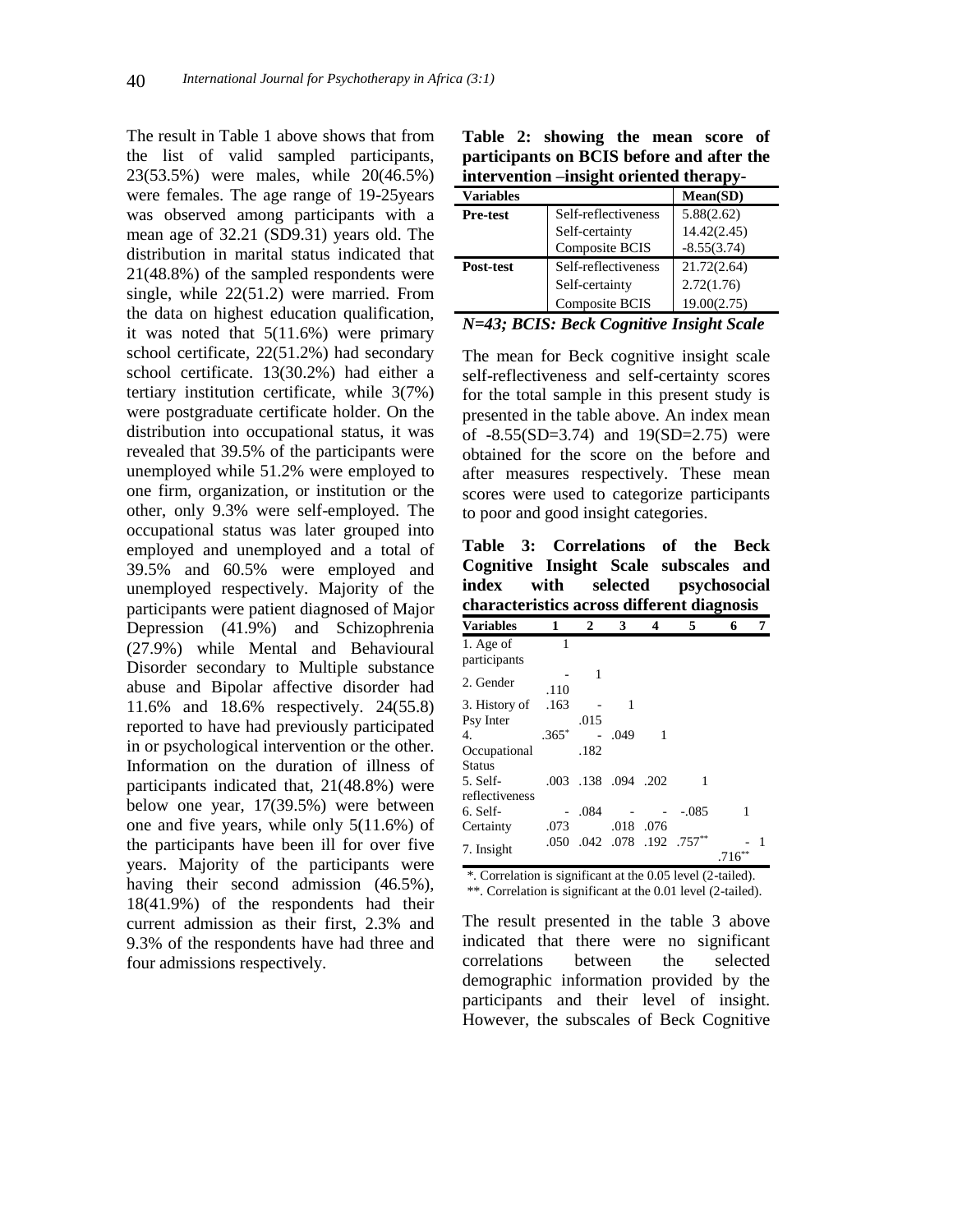insight scale correlates significantly. While the domain of Self-reflectiveness had a significant positive correlation with the index (insight level)  $[r(43)= .757 \text{ p} < .01]$ , the Self-Certainty domain had a significant but negative correlation  $[r(43) = -.716 \text{ p} < .01]$ . this indicates that patient that increase in self-reflectiveness increases the tendencies of good insight while a decrease will tend to result into poor insight. On the other hand, a decrease in Self-Certainty was observed to improve the likelihood of a good insight while increase of self-certainty will tend to lead to poor insight.

41

**Table 4: Dependent Sample t-test showing the significant difference in Insight Level due to Intervention (Insight Oriented Therapy)**

|                                                   |             | .           |    |         |        |    |         |  |
|---------------------------------------------------|-------------|-------------|----|---------|--------|----|---------|--|
|                                                   | <b>BCIS</b> | <b>Mean</b> | N  | SD      |        | Df |         |  |
| <b>Insight Oriented</b>                           | Pre-BCIS    | $-8.5349$   | 43 | 3.73751 | 47.429 | 42 | ${.01}$ |  |
| <b>Therapy</b>                                    | Post-BCIS   | .9.00       | 43 | 2.75162 |        |    |         |  |
| .<br>_____<br>__<br>.<br>$\overline{\phantom{a}}$ |             |             |    |         |        |    |         |  |

*BCIS: Beck Cognitive Insight Scale*

From the table above, participants that went through insight oriented therapy reported a significant high level of insight into their mental health problems with a mean change

of [Mean change =  $27.535$ ; t(42)=47.429 p<.01].

# **Table 5: One way ANOVA Showing the influence of participants' psychiatric diagnoses on cognitive insight**

|            |                       | Sum of<br>Squares | df | Mean Square | $\mathbf F$ | Sig. |
|------------|-----------------------|-------------------|----|-------------|-------------|------|
|            | <b>Between Groups</b> | 5.882             | 3  | 1.961       | .271        | .846 |
| SR_pre     | Within Groups         | 282.536           | 39 | 7.245       |             |      |
|            | Total                 | 288.419           | 42 |             |             |      |
|            | <b>Between Groups</b> | 30.657            | 3  | 10.219      | 1.521       | .224 |
| SR_post    | Within Groups         | 261.994           | 39 | 6.718       |             |      |
|            | Total                 | 292.651           | 42 |             |             |      |
|            | <b>Between Groups</b> | 80.473            | 3  | 26.824      | 6.083       | .002 |
| SC_pre     | <b>Within Groups</b>  | 171.992           | 39 | 4.410       |             |      |
|            | Total                 | 252.465           | 42 |             |             |      |
|            | <b>Between Groups</b> | 12.507            | 3  | 4.169       | 1.376       | .264 |
| SC_post    | Within Groups         | 118.144           | 39 | 3.029       |             |      |
|            | Total                 | 130.651           | 42 |             |             |      |
|            | <b>Between Groups</b> | 48.553            | 3  | 16.184      | 1.173       | .332 |
| pre_index  | Within Groups         | 538.144           | 39 | 13.799      |             |      |
|            | Total                 | 586.698           | 42 |             |             |      |
|            | <b>Between Groups</b> | 4.772             | 3  | 1.591       | .198        | .897 |
| Post Index | Within Groups         | 313.228           | 39 | 8.031       |             |      |
|            | Total                 | 318.000           | 42 |             |             |      |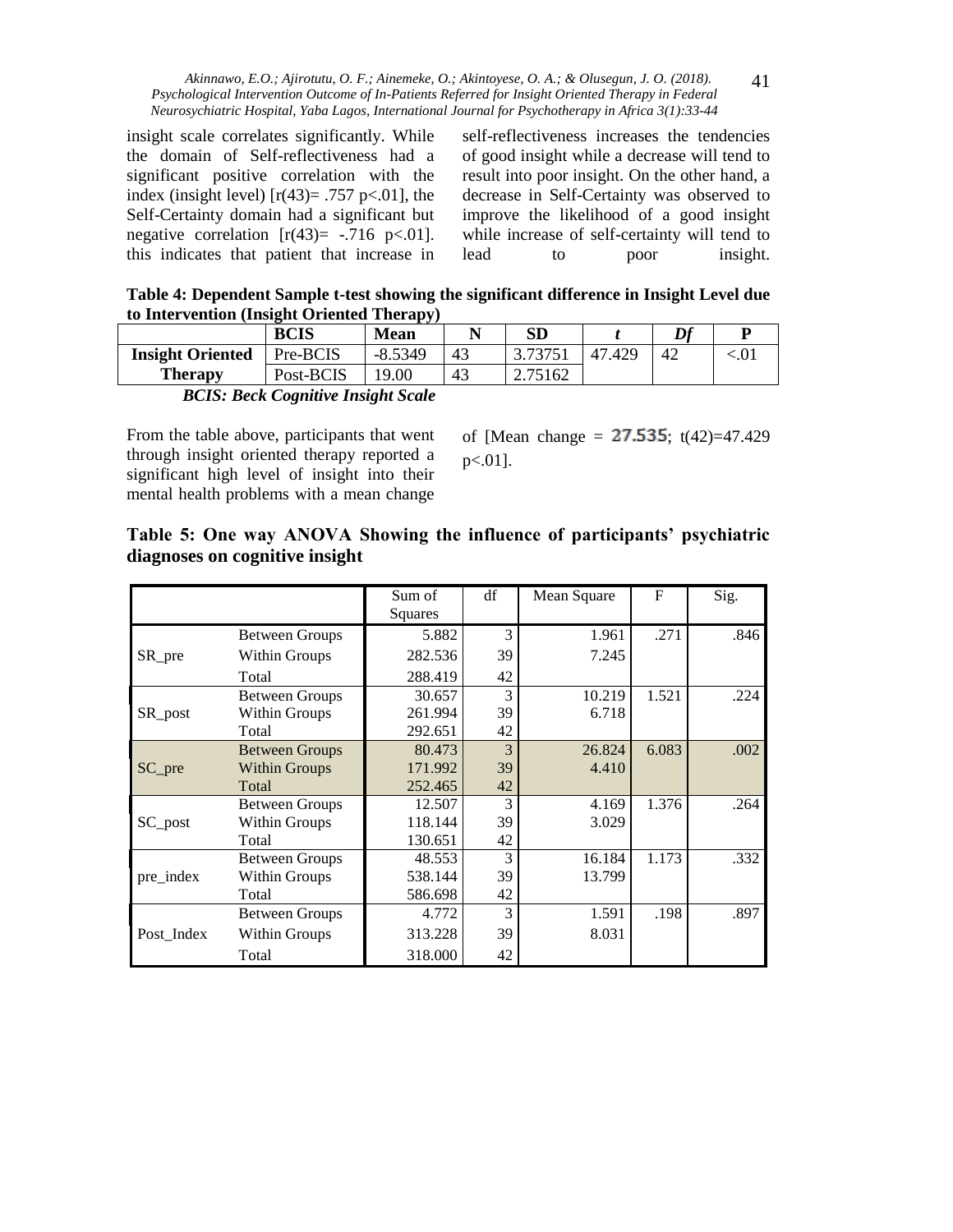The results from the table above indicated that psychiatric diagnosis had statistical significance influence on the Self-Certainty dimension of cognitive insight before the commencement of the intervention [F(3,  $39$ =6.083 p<.05]. In view of this finding, a multiple comparison of the diagnosis groups was done against the Self-certainty dimension of the cognitive insight to ascertain which of the groups have most or least insight level.

|     | <b>Multiple Comparisons</b>                            |
|-----|--------------------------------------------------------|
|     | Dependent Variable: Self Certainty before intervention |
| LSD |                                                        |

| (I) Psychiatric                          | (J) Psychiatric Diagnosis         | Mean Difference (I-J)   | Std. Error | Sig. | 95% Confidence Interval |                    |
|------------------------------------------|-----------------------------------|-------------------------|------------|------|-------------------------|--------------------|
| Diagnosis                                |                                   |                         |            |      | Lower Bound             | <b>Upper Bound</b> |
|                                          | Major Depression                  | $-2.41667$ <sup>*</sup> | .78263     | .004 | $-3.9997$               | $-.8337$           |
| Schizophrenia                            | Bipolar Affective disorder        | $-3.79167$ <sup>*</sup> | .95852     | .000 | $-5.7305$               | $-1.8529$          |
|                                          | MBD secondary to MSA              | $-1.01667$              | 1.11782    | .369 | $-3.2777$               | 1.2443             |
| Major<br>Depression                      | Schizophrenia                     | $2.41667*$              | .78263     | .004 | .8337                   | 3.9997             |
|                                          | <b>Bipolar Affective disorder</b> | $-1.37500$              | .89233     | .131 | $-3.1799$               | .4299              |
|                                          | MBD secondary to MSA              | 1.40000                 | 1.06161    | .195 | $-0.7473$               | 3.5473             |
| Bipolar                                  | Schizophrenia                     | $3.79167$ <sup>*</sup>  | .95852     | .000 | 1.8529                  | 5.7305             |
| Affective                                | Major Depression                  | 1.37500                 | .89233     | .131 | $-4299$                 | 3.1799             |
| disorder                                 | MBD secondary to MSA              | 2.77500*                | 1.19719    | .026 | .3535                   | 5.1965             |
| <b>MBD</b><br>secondary to<br><b>MSA</b> | Schizophrenia                     | 1.01667                 | 1.11782    | .369 | $-1.2443$               | 3.2777             |
|                                          | Major Depression                  | $-1.40000$              | 1.06161    | .195 | $-3.5473$               | .7473              |
|                                          | Bipolar Affective disorder        | $-2.77500*$             | 1.19719    | .026 | $-5.1965$               | $-.3535$           |

\*. The mean difference is significant at the 0.05 level.

The Post hoc table above indicated that, the Schizophrenia group scored statistically and significantly Lower score on cognitive insight measure compared to Major Depression (mean difference=  $2.417 \text{ p} < .05$ ) and Bipolar Affective disorder (mean difference=  $3.792$  p<.01), while the difference with MBD secondary to MSA was not statistically significant.

#### **Discussion**

The current study has found no significant correlation between Age of participants, Gender, previous contact with psychological intervention, employment status and cognitive insight. However, Cognitive Insight demonstrated a significant positive and negative correlation with Selfreflectiveness and self-certainty respectively. This result partially supported the formulated hypothesis one. In consistency with the current findings, related studies have found no significant with age, gender, duration of illness, number of relapses, years of education, or marital status (Kim *et al*. 2015). This interpretes that, individuals differences on age gender and other demographic and clinical variables does relate to the level of cognitive insight observed in the study participants.

Similarly the findings of this current study which stated that, resulting insight is most likely to be poor with a lower-levels of self-reflection and greater-levels of selfcertainty has been supported by earlier findings (Bora *et al*, 2007; Engh *et al*., 2010; Bruno *et al*. 2011; Lysaker *et al*., 2011).

In addition, the second hypothesis which stated that there will be a significant improvement in participant level of insight at the end of the first 12session was confirmed as participants reported a high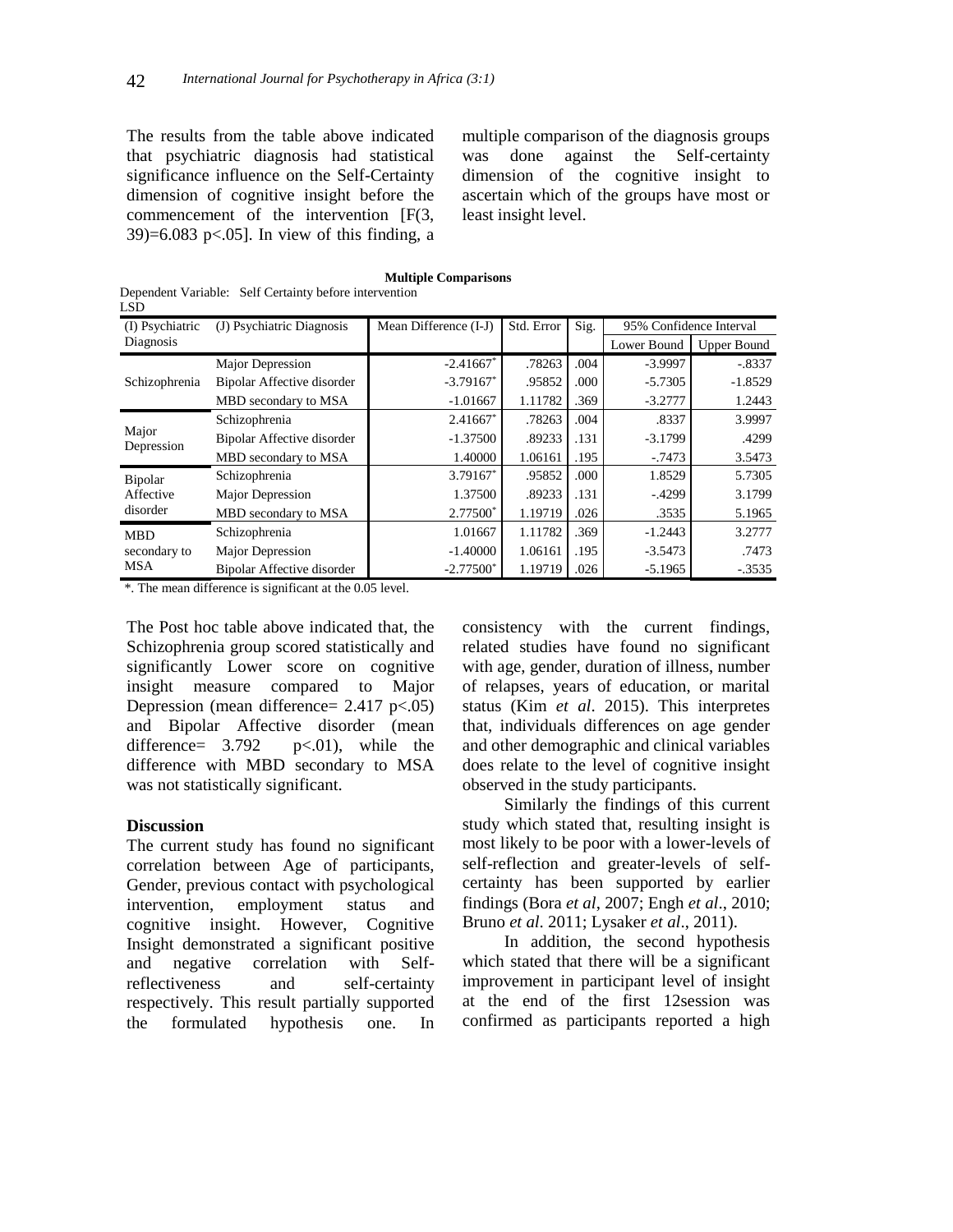level of a good insight into their mental health problems.

schizophrenia. *Cogn Neuropsychiatry*.17:pp1–18

# **Conclusion**

As indicated from the finding of this study, age, duration of infertility, duration of marriage were found not to be significantly related to cognitive insight of psychiatric inpatient. The findings established that, individuals that rated high on selfreflectiveness with a lower level of selfcertainty will tend to exhibit an improved cognitive insight. It was also gathered from the results to this finding that when patients went through insight oriented therapy session for at least 12sessions, such will achieve a significant improvement in his/her level of adaptive cognitive insight. As a result of this revelation, insight is not just a uni-dimension psychological construct, it involves some psychological processes and hence a focus on the psychological processes involved is the best way of improving it. Less focus should be directed to personal information such as age, sex, educational qualification, employment status, and so on as none of the listed were found to be significantly related to insight level among psychiatric patient.

#### **References**

- Bassitt, D.P., Neto, M.R., de Castro, C.C., Busatto, G.F. (2007). Insight and regional brain volumes in schizophrenia. European Archives of Psychiatry and Clinical Neuroscience, 257, 58–62.
- Bora E, Erkan A, Kayahan B, Veznedaroglu (2007). Cognitive insight and acute psychosis in schizophrenia. *Psychiatry Clin Neurosci*.;61:pp634–9.
- Bruno N., Sachs N., Demily C., Franck N., Pacherie E. (2011)Delusions and metacognition in patients with
- Buchy, L., Czechowska, Y., Chochol, C., *et al*. (2010). Toward a model of cognitive insight in first-episode psychosis: verbal memory and hippocampal structure. Schizophrenia Bulletin, 36, 1040–9.
- Catapano F., Sperandeo R., Perris F., Lanzaro M., & Maj M. (2001). Insight and resistance in patients with obsessive-compulsive disorder. *Psychopathology.* **34**: 62–68.
- Cherian A. V., Narayanaswamy J. C., Srinivasaraju R., Viswanath B., Math SB, Kandavel T, *et al* (2012). Does insight have specific correlation with symptom dimensions in OCD? *J Affect Disord.* **138**: pp352–359.
- Cooke, M.A., Fannon, D., Kuipers, E., Peters, E., Williams, S.C., Kumari, V. (2008). Neurological basis of poor insight in psychosis: a voxel-based MRI study. *Schizophrenia Research*, 103, 40–51.
- David, A., van Os, J., Jones, P., Harvey, I., Foerster, A., Fahy, T. (1995). Insight and psychotic illness. Cross-sectional and longitudinal associations. *British Journal of Psychiatry*, 167, 621–8.
- Eisen J. L., Phillips K. A., Baer L., Beer D. A., Atala KD, Rasmussen S. A. (1998). The Brown Assessment of Beliefs Scale: Reliability and validity. *Am J Psychiatry.* **155**: 102–108.
- Engh JA, Friis S, Birkenaes AB, Birkenaes AB, Jonsdottir H, Klungsøyr O, Ringen PA. (2010) Delusions Are associated with poor cognitive insight in schizophrenia. *Schizophr Bull*.;36: pp830–835.
- Flashman, L.A., McAllister, T.W., Johnson, S.C., Rick, J.H., Green, R.L., Saykin, A.J. (2001). Specific frontal lobe subregions correlated with unawareness of illness in

43